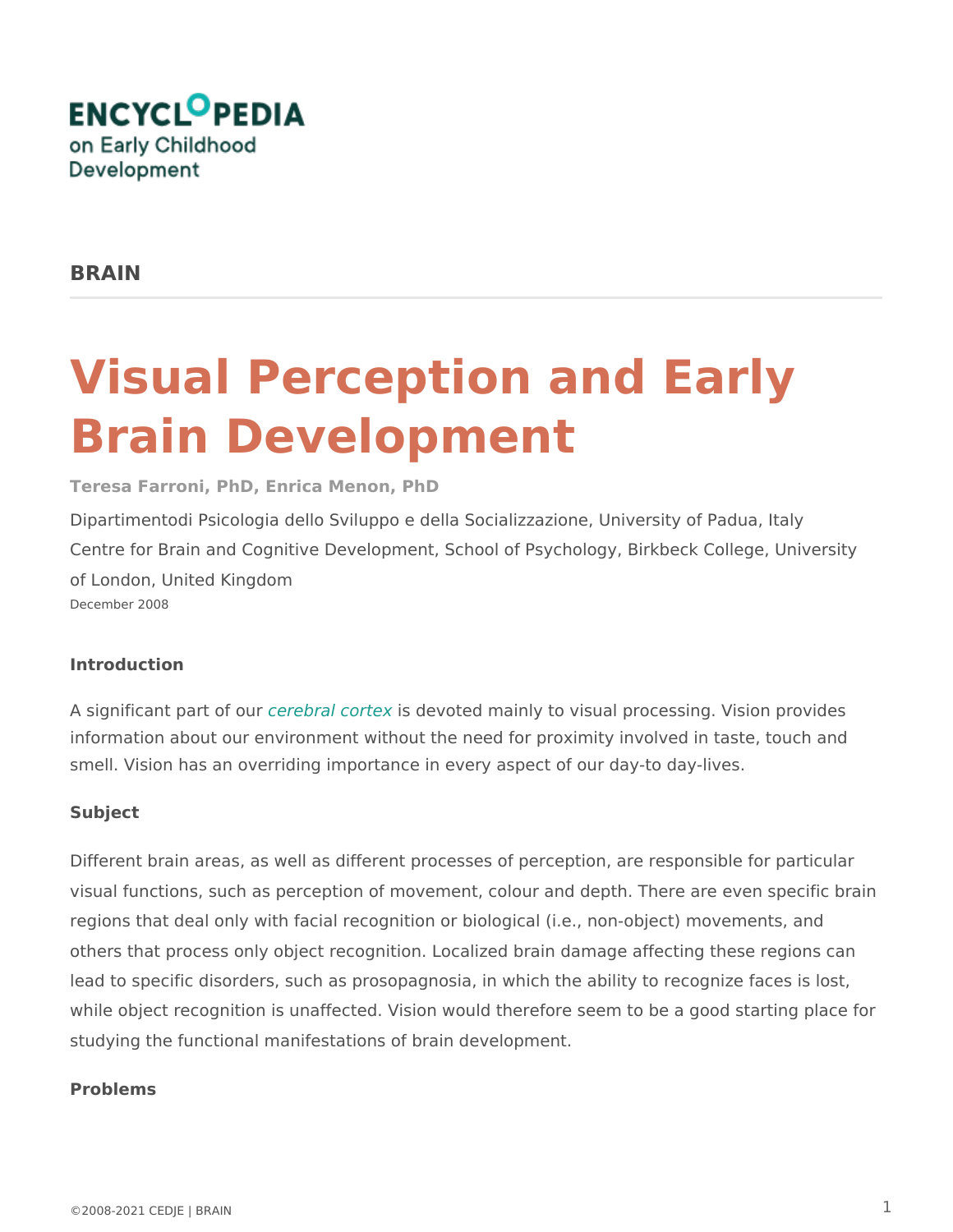It is difficult to determine whether changes in visual abilities during develo limitations in peripheral structures, such as the eye, lens and muscles, or changes within the brain. The perceptual capacities of young infants are cl immaturities in peripheral sensory systems (e.g., spatial acuity limited by t the developing visual circuits may benefit by being protected from informa by too many extraneous fine dowe early sthe question remains: What is the major constraint on the development of perception?

#### Research Context

Visual sensitivity is poor in newborn primates and develops gradually to ad early postnatal years. Numerous studies of visual development have describ Generally, contrast sensitivity and acuity, measured psychophysically, are in humans and by 1 year in monkeys. Behavioural measurements show sensi improving together, but electrophysiological measurements suggest that the of neural elements may mature consid<sup>2</sup>e<sup>3</sup>r<sup>4</sup>a<sup>5</sup>bly sooner.

#### Recent Research Results

In the last decades, there have been considerable advances in our understa development of vision in the early years. It has become obvious that visual various aspects that begin and mature at different times and that the visual severabrtical not ubcortical areash with its own role in processing specific as visual information. The main breakthrough has been the ability to assess differe visual function, such as acuity, visual fields or visual attention, longitudina period.

This has allowed us to establish the onset and maturation of each of these infants, providing age-dependent nõrTmhætiovoemdbainæd unseeuroofimagianngd [electrophysiol](http://www.child-encyclopedia.com/Pages/PDF/Glossary_Brain_electrophysiological.pdf)otgeicchaniques has further helped to elucidate the correlation be aspects of visual function and different areas of the brain, and to suggest maturation of visual function in normal children and in those with neonatal recent studies have provided evidence that normal development of vision de integrity of a complex network which includes not only opptionaray divaitsionals and [corte](http://www.child-encyclopedia.com/Pages/PDF/Glossary_Brain_PVC.pdf) but also other cortical and subcortical afreedent adstudent passation be sthe [basal gan](http://www.child-encyclopedia.com/Pages/PDF/Glossary_Brain_BG.pdf)g which are known to be associated with visual attention and with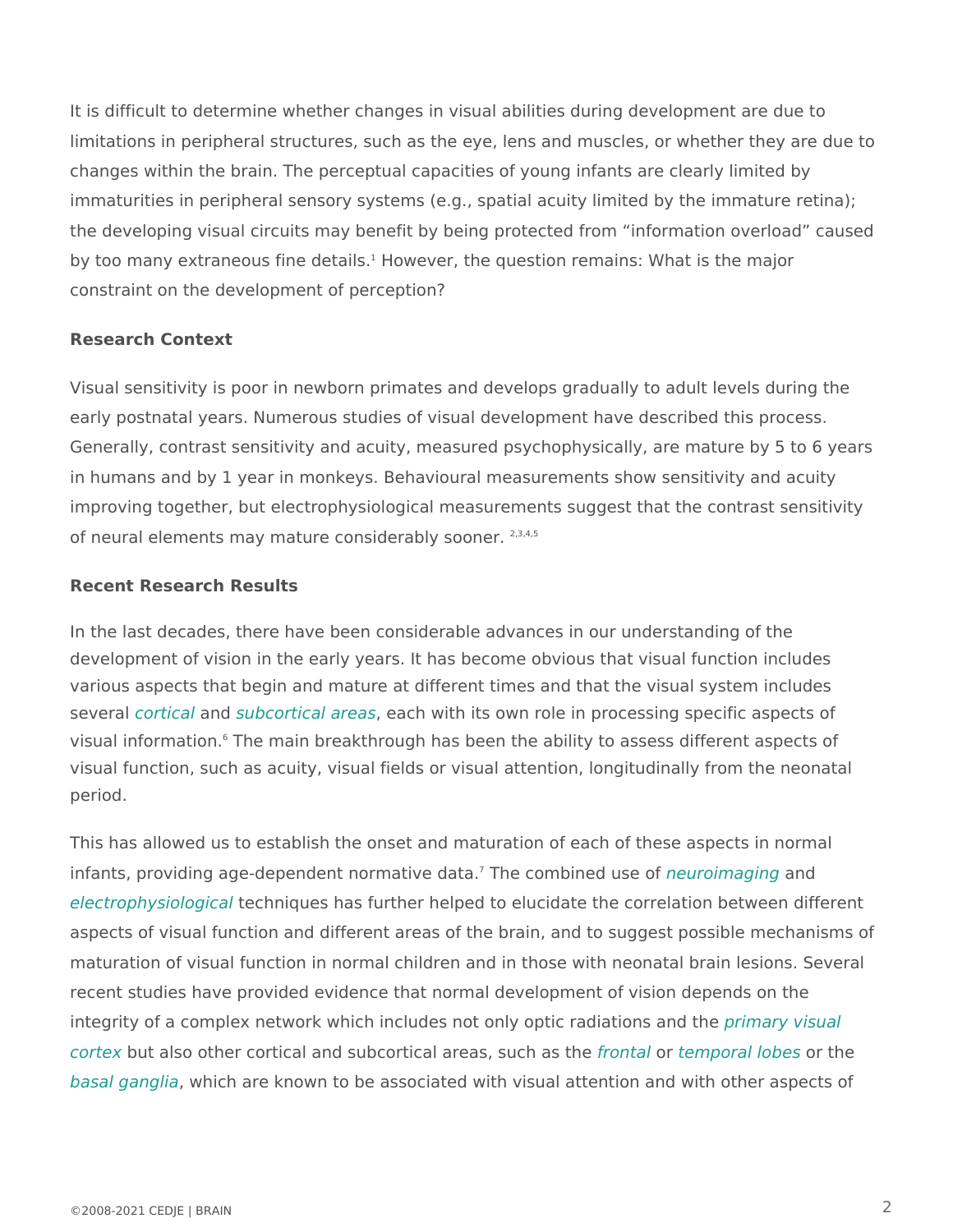visual func $\delta$ tion.

Although the anatomy of several distinct routes from the retina to the brain identified at the beginnin'g coefntthune yt2n0e functional distinction between two sep systems, defining where an object is located and what it is, is the result in the 50s and 60s, looking at the effect of brain stimulation and brain lesi suggested a model for human visual development, in which newborn vision i a subcortical level, with the cortex starting to mature at about 2 months po

The relevance of subcortical control has also been confirmed by imaging st ability to fix and follow in infants who had extensive cortical occipital lesions.

Other studies have subsequently confirmed that the cortex takes over executive control from subcortical modules and have also suggested that cortical function involves processing specific aspects of visu<sup>2</sup> a E ano homination. aspects becomes operational at the set of  $\alpha$ different postnatal ages and interacts with subcortical circuits to floem distinct 80s, a model of visual function was pro**plossead,** nicheolivain gstre, a thws odifferent [cortical path](http://www.child-encyclopedia.com/Pages/PDF/Glossary_Brain_CP.pdf)wasssumed to process different visual information. While the dor involved in localizing where an object is in phaerisphand eqabove it the the ned point of this pathway, the ventral stream and temporal lobe are engaged in what a of form, colour and face recognitions. 1 port for this theory came from other primates postulating that where and what responses are largely under co whereas subcortical structures are mainly engaged Ontheefacux hoarcstilonance suggested another model based on two anatomically displancy to sendenament, name [magnocell](http://www.child-encyclopedia.com/Pages/PDF/Glossary_Brain_MS.pdf)ulahe two streams, morphologically distinct at ganglion cell and I nucleus levels, project to different parts of primary visual cortex, V1, and independent cortical streams to the colour-specific area, V4, and to the mo While the parvocellular-based system is used for form and colour vision, the magnocellular-based system is used formagno system subserves movement perception and some aspects 'b'f' Metereeoscopic v recently, Milner and Goot opalsed a further version of these models, suggesting stream, the ventral, is used for perceptual processing, and one, the dorsal,

While the ventral stream, containing specialized areas for face perception, who system, the dorsal stream, holding areas for managing eye movement grasping, was suggested as the how system. In other words, one system is what and who we are looking at, and the other one decides the appropriate actions to be made.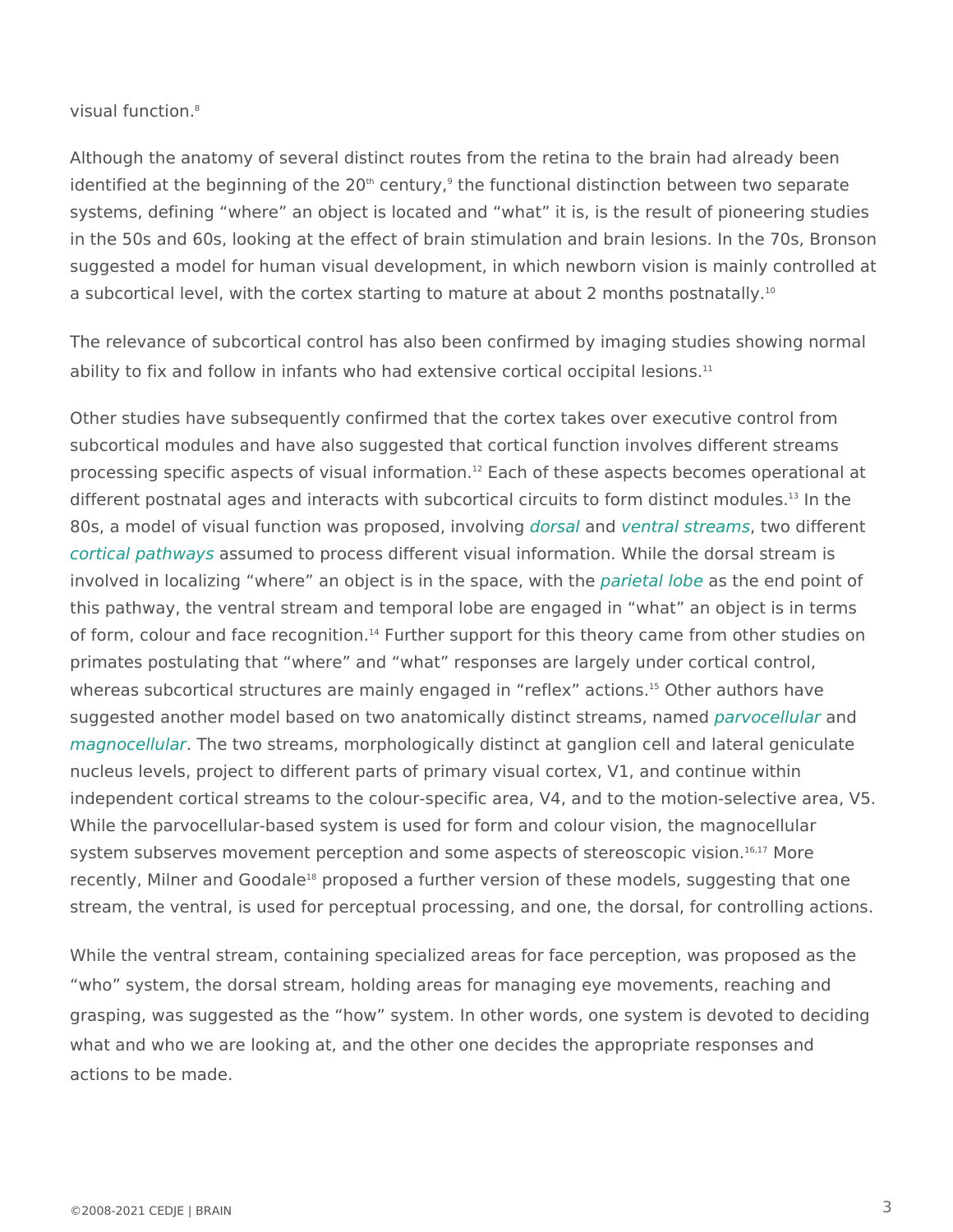In the early months of life, the visual system is still developing. From birth to complete maturity, the eye increases to three times its size at birth, and most of this growth is complete by age 3; one third of the eye's growth in diameter occurs in the first year of life. The following information gives indicators of normal visual development in young children from birth to 3 years and the relative brain functional implications.

**In a premature infant** (depending on the extent of prematurity): The eyelids may not have fully separated; the iris may not constrict or dilate; the aqueous drainage system may not be fully functional; the choroid may lack pigment; retinal blood vessels may be immature; optic nerve fibres may not be myelinized; there may still be a pupillary membrane and/or a hyaloid system. Functional implications: lack of ability to control light entering the eye; visual system is not ready to function.

**At birth:** The pupils are not yet able to dilate fully; the curvature of the lens is nearly spherical; the retina (especially the macula) is not fully developed; the infant is moderately farsighted and has some degree of astigmatism. Functional implications: The newborn has poor fixation ability, very limited ability to discriminate colour, limited visual fields and an estimated visual acuity of somewhere between 20/200 and 20/400; because of the mainly subcortical orienting mechanisms, there is limited orienting to single targets from birth to 3 months; there is a preference for black and white designs, especially checkerboards and designs with angles.

**By 3 months:** Cortical control of eye/head movements starts to make the integration for attention switching possible; ventral and dorsal stream neural systems start to contribute together to the infant's visual behaviour; ocular movements are coordinated most of the time; attraction is to both black and white and coloured (yellow and red) targets; the infant is capable of glancing at smaller targets (as small as 2.5 cm, or about 1 in.); visual attention and visual searching begin; the infant begins to associate visual stimuli with an event (e.g., the bottle and feeding).

**By 5-6 months:** The infant is able to look at (visually examine) an object in his/her own hands; ocular movement, although still uncoordinated at times, is smoother; the infant is visually aware of the environment ("explores" visually), and can shift gaze from near to far easily; the infant can "study" objects visually at near point and can converge the eyes to do so; can fixate at 1 m, or about 3 ft.; eye-hand coordination (reach) is usually achieved by now; the infant may be interested in watching falling objects and usually fixates on the point where the object disappears.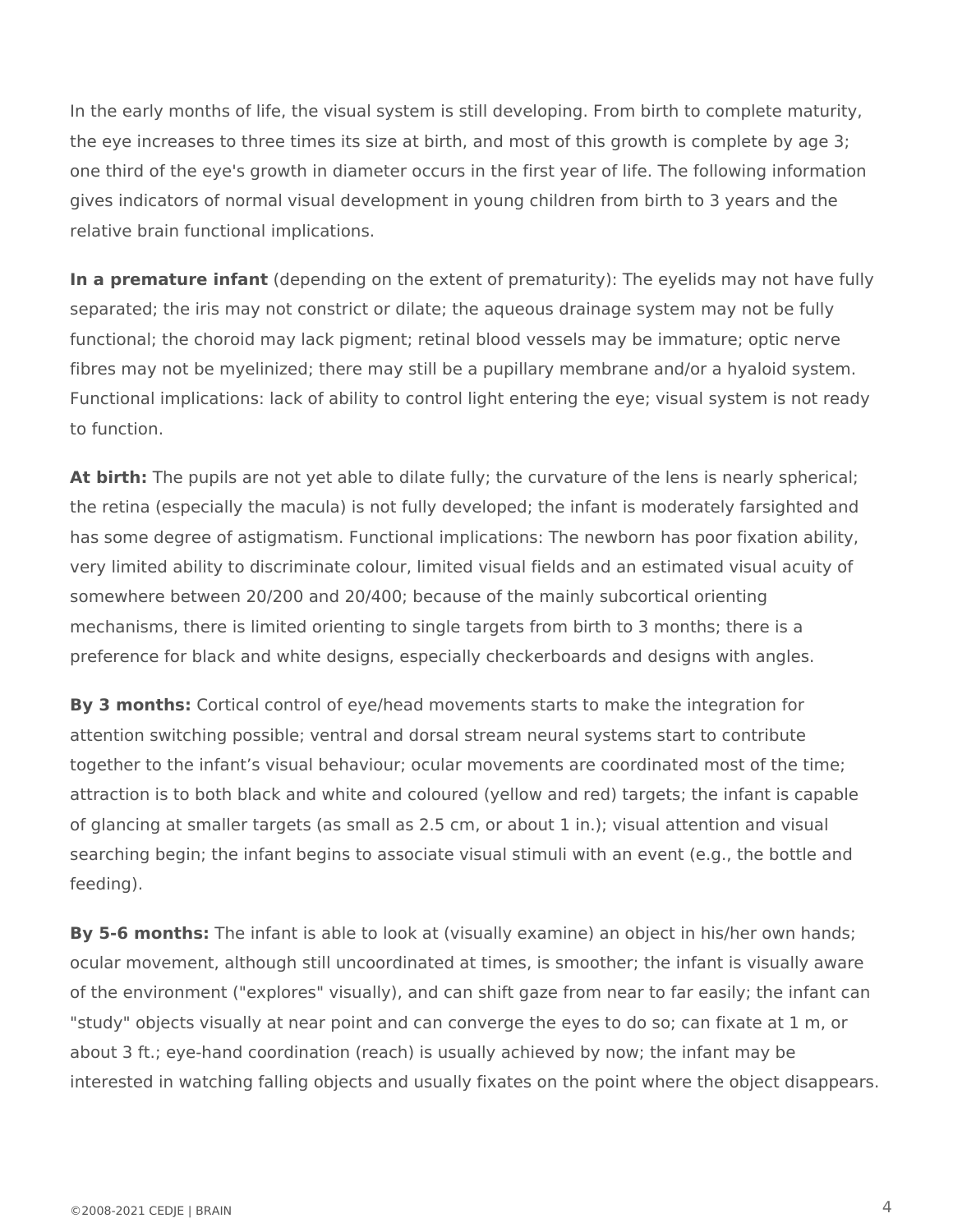**Between 6 and 9 months:** Acuity improves rapidly (to near mature levels); the infant "explores" visually (examines objects in hands visually and watches activity in surroundings); can transfer objects from hand to hand and may be interested in geometric patterns.

**Between 9 months and 1 year:** The child can visually spot a small (2-3 mm) object nearby; watches faces and tries to imitate expressions; searches for hidden objects after observing the "hiding"; is visually alert to new people, objects, surroundings; can differentiate between familiar and unfamiliar people; vision motivates and monitors movement toward a desired object.

**By 2 years:** Myelinization of the optic nerve is completed; there is vertical (upright) orientation; all optical skills are smooth and well coordinated; acuity is 20/20 to 20/30 (normal); the child can imitate movements, match same objects by single properties (colour, shape), and point to specific pictures in a book.

At 2-5 years of age: the child's brain functions are characterized by nearly adult basic sensory processing abilities. However, further development of brain mechanisms for analyzing complex visual scenes, specific objects and faces will occur later. While basic understanding of the social world is good, further development in the ability to predict the intentions and goals of others will continue to occur.

**By 3 years:** Retinal tissue is mature; the child can complete a simple form board correctly (based on visual memory), do simple puzzles, draw a crude circle and put 2.5 cm (1 in.) pegs into holes.

**By 5-7 years:** It is known that the basic functions of early sensory areas of the cortex have completed their development; nevertheless, the functional development of brain substrates for perception of complex visual scenes takes still longer. These changes involve continuing myelinization of connections and changes in the density of synapses within the prefrontal cortex. Specifically, there is a spurt of synapse growth followed by a period of pruning around the time of puberty.

## **Conclusions**

The contribution of peripheral system (retinal) development in the emergence of basic visual functions can only partially explain improvements in visual behaviour, indicating that brain changes are also important.